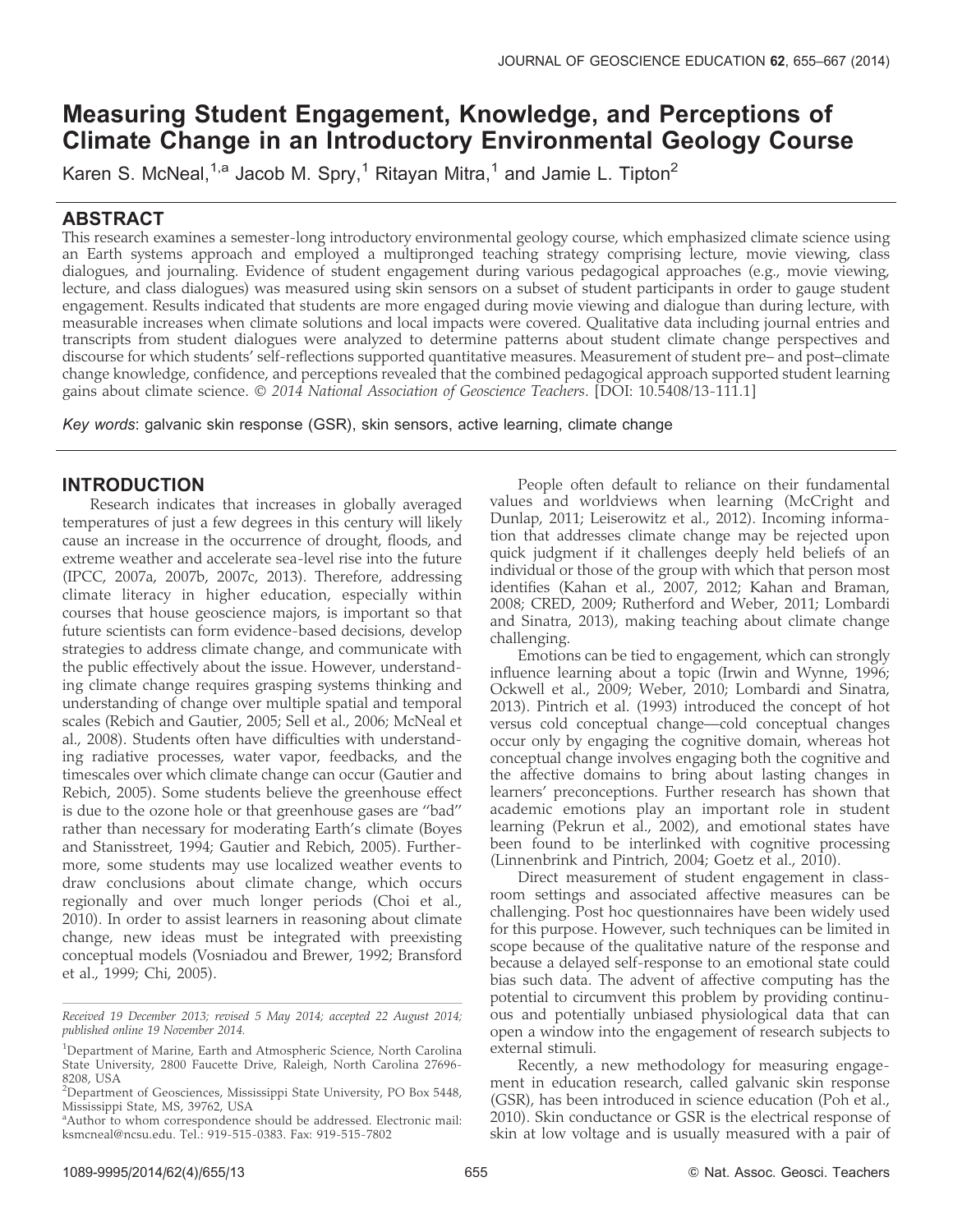

FIGURE 1: Smooth SCL (tonic phase) is interrupted by a rapid rise in skin conductance (SCR, or phasic phase) due to a stimulus. Subsequently, the skin conductance attains a new SCL, which is usually higher than the prestimulus level.

electrodes touching the skin of the palm or the wrist. Skin conductance is a function of the moisture level of skin, which in turn is controlled by sweat gland activity. As sweat glands are a part of the sympathetic nervous system, which also governs our emotional states, it has been postulated that an increase in sweat glands activity signifies both psychological and physiological arousal (Malmivuo and Plonsey, 1995).

GSR is a composite of a slowly varying or tonic component, called the skin conductance level (SCL), and separated by peaks, the phasic skin conductance response (SCR). Typically, SCLs are interrupted by SCRs due to an event or stimulus, and the skin conductance increases sharply and then decays slowly to a new SCL (Fig. 1). SCLs can be used to infer average level of psychological arousal or engagement over a sustained period (hours) or to compare engagement between types of stimuli (e.g., watching movies versus listening to lectures). However, they are not suitable to indicate responses to short-lived stimulus and bursts of activity (e.g., a startling sound or a particularly revolting imagery). For such cases, phasic SCRs are more appropriate. The SCRs are considered to be the responses to bursts of activity in the sudomotor fibers (part of the sweat glands), and the amplitudes of the SCRs are correlated with the number of sweat glands involved in such bursts and the strength of the sudomotor activity in those glands (Benedek and Kaernbach, 2010). In other words, an affective state change, for example, a reaction to a particularly pleasing or offensive sensory stimulus, can be manifested as a SCR (from bursts in sudomotor activity, which controls sweat generation). The SCRs usually show a lag time after the stimulus (1–5 s) and have minimum amplitude of 0.01–0.05  $\mu$ s (Dawson et al., 2007).

Some issues exist with collecting GSR data, such as the skin-sensing unit worn by the participant potentially introducing difficulty in the data collection process and the often study-specific identification of a meaningful SCR to a stimulus (Dawson et al., 2007). However, these obstacles can commonly be controlled and minimized, especially when the participant's movements are kept to a minimum, reducing the sweat that can accrue in the sweat gland ducts of the skin, which are the primary sites for GSR data collection (Potter and Bolls, 2011).

Skin conductance studies have become commonplace in psychological research due to their reliability in detecting GSR changes that are commonly associated with emotional processing of stimuli such as pictures, music, video games,

and film (Potter and Bolls, 2011). Skin conductance methods are often utilized in place of other psychophysiological measures due to the ease of measurement and analysis of GSR data (Andreassi, 2007). As such, skin sensors can form an important part of a larger set of affective computing gears that seeks to monitor biophysical responses such as heart rate, muscle activity, skin temperature, blood volume pulse, electrocardiogram, and respiration (Haag et al., 2004). For example, affective e-learning, a collaborative research project between the Digital Lifestyles Center, University of Essex, UK, and e-Learning Lab, Shanghai Jiaotong University, China, used skin sensors, along with blood volume pressure monitors and electroencephalograph, to chart the role of emotion in learning and how that feedback can be used to improve the learning process (Shen et al., 2009). Several other studies have explored the role of affect in learning by using skin conductance (Dragon et al., 2008; Arroyo et al., 2009; Woolf et al., 2009; Hardy et al., 2013).

## STUDY PURPOSE AND RESEARCH QUESTIONS

This pilot study addresses two research questions: (1) How are undergraduate students' engagement levels impacted as a result of pedagogical approach (dialogue, movie, and lecture) about climate change? and (2) How are undergraduate students' understanding, confidence, and perceptions of climate change altered as a result of the multipronged pedagogical approach? We hypothesize that undergraduate students' in-class engagement (as reflected in the skin conductance data or GSR) will increase as active learning is increased in class and that undergraduate students' conceptual knowledge, confidence, and perceptions about climate change will increase as a result of the combined pedagogical approach. In this exploratory study, we set out to determine whether we could measure changes in students GSR when using different pedagogical approaches and then determine whether we could capture which teaching method was most engaging. Furthermore, we wanted to monitor how the combined approaches enhanced student learning about climate change.

#### METHODS Context/Background

Twenty-four undergraduate students were enrolled in an introductory environmental geology course at a large southern U.S. university. The average age of the students was 20.9 years, and the group included 5 females and 19 males, with 21 of the 24 students pursuing a geoscience major. The majority of students self-reported as being affiliated with the Republican Party and holding Protestant/Christian belief systems (Fig. 2). Of the 24 students, we collected GSR data on 17 students, and all students completed pre- and postassessments, participated in classroom activities, and completed journaling assignments.

#### Course Description

The course was an introductory class to environmental geology. The goals of the course included (1) learning the various Earth systems and the major environmental processes that occur in these systems, (2) understanding the basic science of these processes and the evidence of global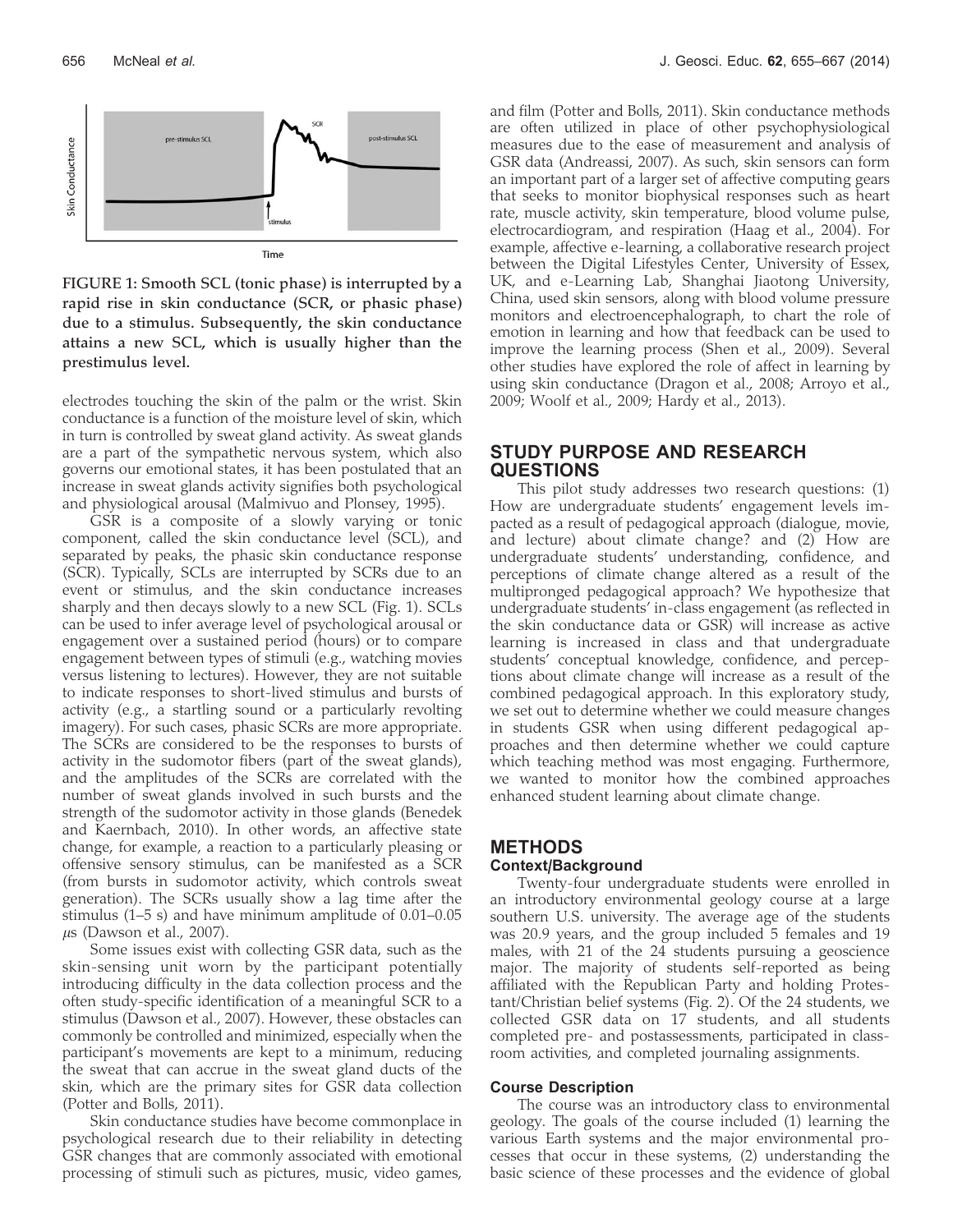

FIGURE 2: Student political and religious affiliations.

environmental change, (3) examining the social debates surrounding the major environmental issues of today, and (4) reflecting, discussing, and communicating about these issues in order to engage in environmental conversations. The specific learning objectives included identification of the Earth systems and their processes, explanation of the scientific underpinnings of major environmental issues

facing society today, explanation of the perspectives of various sides of a debate around environmental issues, and communication of the science to others. The course focused on environmental issues that were covered in the context of global change, and information was delivered as it specifically related to climate change. The course was taught using a mixed delivery of teaching in which there were opportu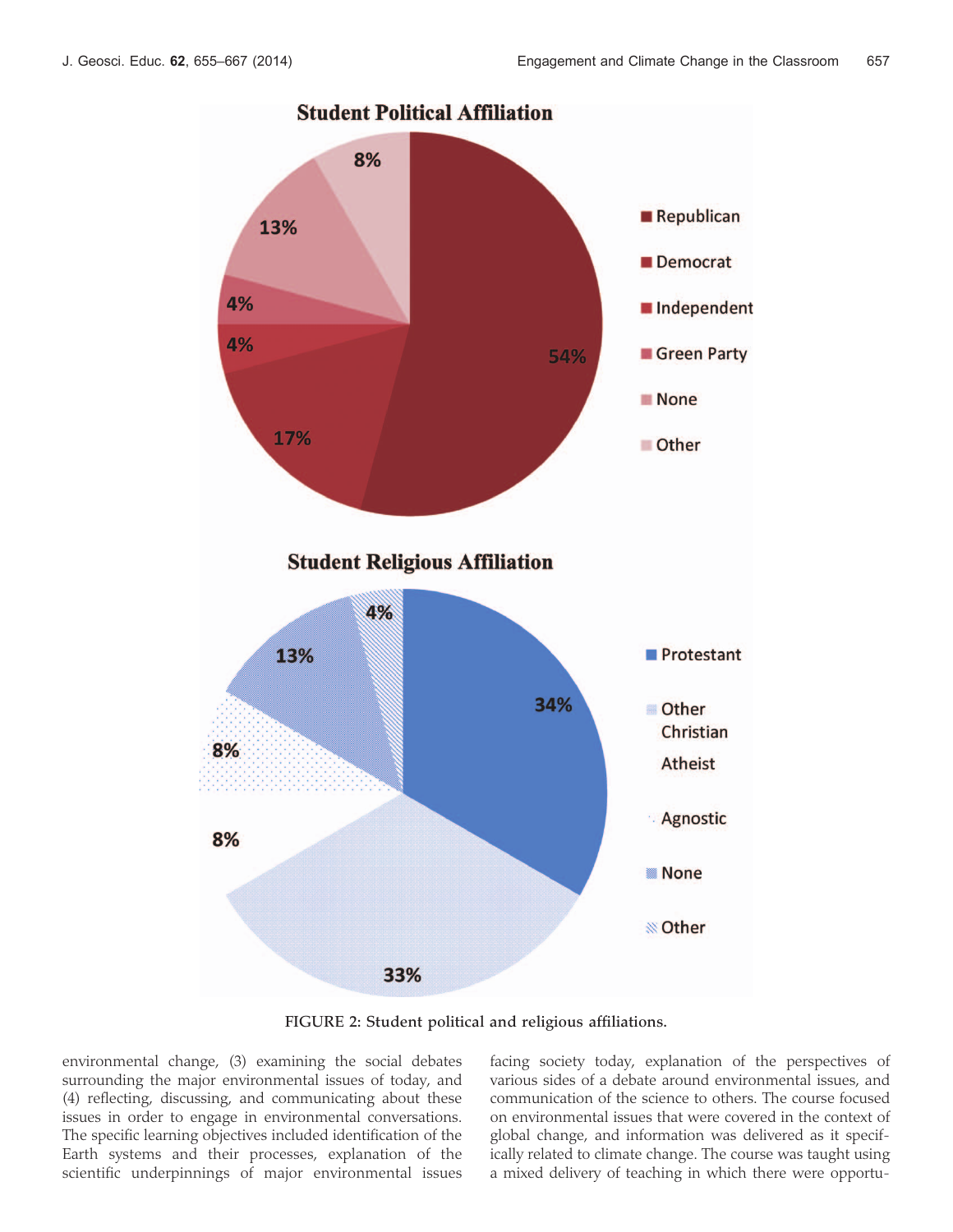nities during lecture for students to discuss content with partners and groups and to watch content appropriate movies. In addition, entire class sessions were dedicated to dialogue and student presentations about the course content.

Lectures were delivered over a 75-min period and consisted of PowerPoint slide delivery with usually one or two active learning segments for students to discuss with their neighbor a question the instructor posed, such as ''With your neighbor, share and write down three facts you read about climate change that impacts the southeastern United States (SEUS), from today's reading,'' ''Write down all of the renewable energies you can think of and then share with your neighbor,'' or ''Mitigation or adaption or geoengineering? What are examples of each, and which do you think is the best strategy?'' Lecture slides were provided to students after each class period using a class Web portal.

Two movies were viewed during the course. The first, Earth the Operator's Manual (ETOM), was viewed over one class period, and the second, NOVA: Earth in Balance was viewed over two class periods. For our research, we collected data from ETOM. ETOM is a National Science Foundation (NSF)–funded documentary, hosted by geologist Richard Alley and consisting of 12 viewing segments (but all 12 can be viewed without interruption). It begins with Earth's climate history, including carbon dioxide  $(CO_2)$  in the atmosphere and the ice core record, and extends to anthropogenic influences, why the military considers climate change a threat, and the many viable sustainable energy options. The globe is traveled from China to Brazil to New Zealand to Spain to Texas, highlighting climate solutions these locales have made.

Devoted class dialogues (40–75 min) were allotted during three class periods to discuss current readings and broader perspectives on climate change topics, although other smaller-scale and more focused discussions occurred during some lecture periods. Students were asked to work in a group no larger than five people and provide a discussion sheet. Students self-assembled their groups and selfassigned roles. One person was to serve in the facilitator role to lead the discussion, and another was to serve as the group note-taker. Before conversations began, students were asked to follow the Golden Rules of Dialogue (Nash et al., 2008). These rules included the following:

- Listen to others as we want to be listened to
- No matter how outrageous a point of view might first appear, we must always grant it the right to be heard and understood
- Be willing to find the truth in what we oppose and the error in what we espouse. . .at least initially

Students were provided guiding questions, such as ''Do you think climate change is happening? Why/Why not?'' ''What evidence do you have for your stance?'' ''What are the potential impacts of Earth's changing climate?'' ''What are some of the possible solutions to addressing climate change?'' ''Who might be the most impacted by a changing climate?'' ''What is the role of the geoscientist in solving these environmental problems?'' Conversations were recorded via a tape recorder. At the end of each dialogue, student groups submitted their discussion notes to the instructor.

Classroom journals were kept by each student. Each month (4 mo total) students submitted a minimum of four entries. Two of the entries described personal reflections that included (1) what they learned about course-related topics, (2) what they want to know about course-related topics, (3) and a description of their perspective or opinion about course-related topics, including any changes that have occurred over the course. The other two entries included descriptions of documented conversations the student had with others, outside of class, about course-related topics.

#### Data Collection and Analysis

Human subjects' research approval was obtained by the appropriate institutional review boards, and participant consent was obtained for this research project. Thematic analysis of journal responses and transcripts, descriptive statistics, and parametric tests were employed during analysis of the results. Specifics about each of the instruments and methods employed, including trustworthiness, validity, and reliability, are described in further detail below.

#### Skin Conductance

Skin conductance readings were measured on a subset of students, due to limited number of sensors, during each class activity. Students were randomly selected during the initial class to wear hand sensors. For the following classes, students were randomly selected again; however, those subjects who had worn it for a different treatment were prioritized in order to ensure that at least some of the students would wear the hand sensor during all three treatments. A total of 17 students were measured during the classes, of which 6 wore the device during all three activities (movie, lecture, and dialogue). Students were provided an Affectiva Q Palm Sensor at the beginning of class and asked to put it on immediately. Once the sensor made skin contact, it automatically began collecting data. Students were asked to place it on their nonwriting hand and not to press on the unit or make unnecessary movements while wearing the device. At the end of class, students returned the device to the instructor, who kept notes on the timing of the classroom activity events as the class progressed for later data comparison to student GSR. The data from the Q sensor was then downloaded to the Q software program provided by the sensor manufacturer. Data were collected every 0.125 s over the period of the classroom activities. The large dataset was then plotted, a second-order, 30-s Savitzky-Golay smoothing function was applied in MatLab (Version 2013b), and t-tests on aggregated data were performed in the Statistical Package for Social Sciences (Version 21.0). The hand sensors collected not only skin conductance but also temperature and accelerometer data. The external influences during class on student skin conductance outside of the teaching stimuli were recorded. Limited temperature  $(0.1^{\circ}C)$  changes were measured during each class, and students were all sitting in their chairs during each activity, with accelerometer data showing minimal movements. If students physically moved to arrange themselves in student groups, these data were omitted from the analysis to ensure movement was not a factor. As such, temperature and movement were not shown to be external factors on the collected skin conductance data. However, other variables such as student mood and out of class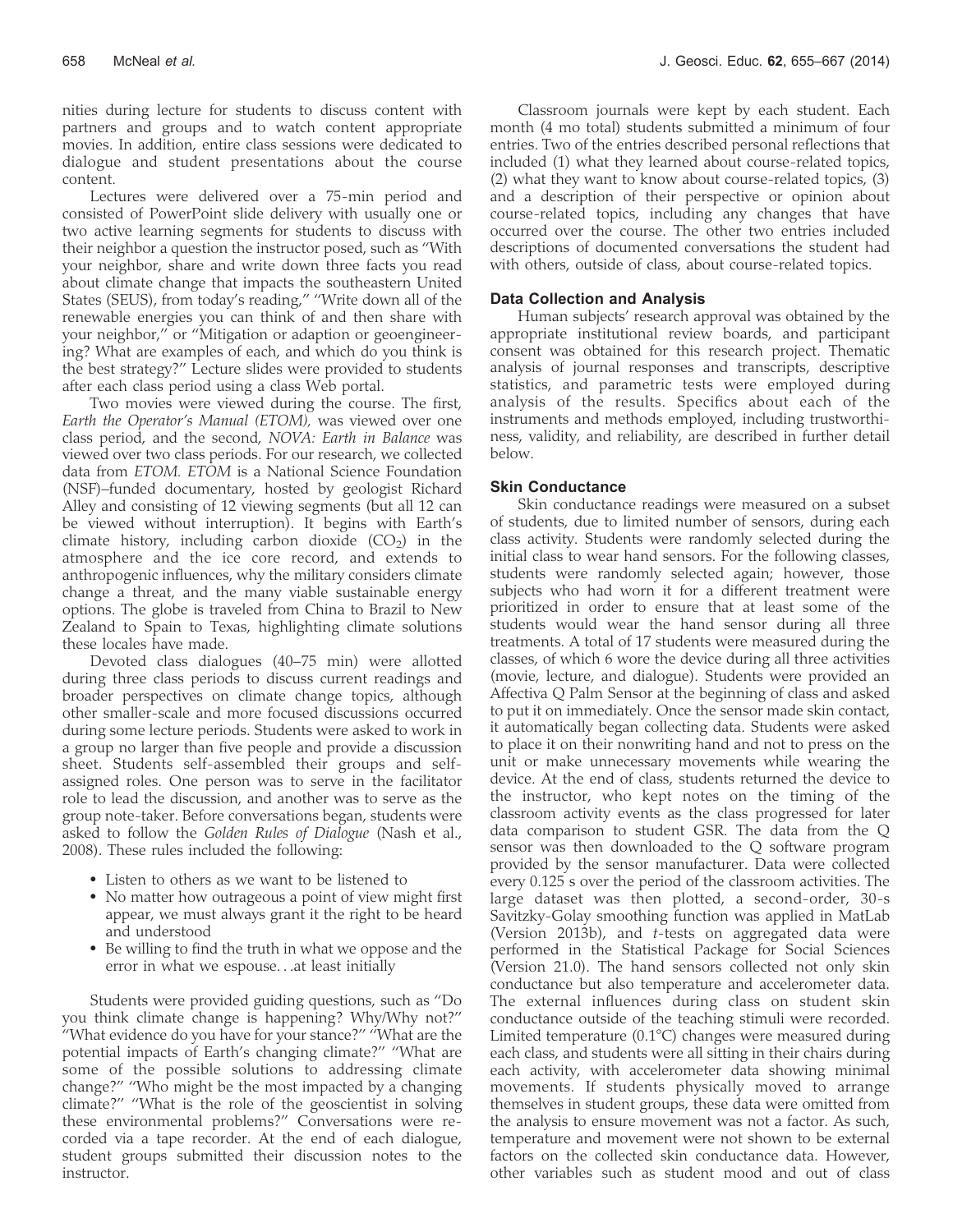variables can potentially be factors causing individual, dayto-day variances. However, these variables cannot be controlled in such an experiment and thus should be treated as a limitation of this research.

#### Pre– and Post–Climate Change Content Knowledge, Confidence, and Perceptions

Pre– and post–climate content, confidence, and perception gains were measured using a 17-question Climate Concept Inventory with 10 multiple-choice content items and 7 (1 confidence and 6 perception) Likert scale items. The instrument was developed through modification of existing and applicable items inventoried from the American Association for the Advancement of Science (http:// assessment.aaas.org/), the Geoscience Concept Inventory (Libarkin and Anderson, 2005), the Yale Project on Climate Change Communication (Leiserowitz, 2008; Leiserowitz and Smith, 2010), and the Climate Stewardship Survey (Walker and McNeal, 2013) through the ongoing NSF-funded EarthLabs project (http://serc.carleton.edu/earthlabs/index. html). Selected items were then modified and aligned to the broad and systems-oriented climate change learning goals of the EarthLabs climate modules (Ledley et al., 2012). Items were validated through expert climate and curriculum developer review, in addition to item analysis for each question. The reliability of the instrument during testing with 245 upper-level high school students showed an overall 0.67 Cronbach alpha score, a moderate level of reliability and acceptable for most exploratory research (Ravid, 1994). Although the instrument was originally designed for upper-level high school students, we have applied it to introductory college students, as we assumed that this college population was not significantly different from the upper-level high school population. Content-related items loaded on a single factor during principal component analysis showed a discrimination of more than 0.2 and a difficulty from 0.1 to 0.9. Since only one factor was represented for which all items loaded on this factor, the items are interpreted as similar constructs and are thus reliable replicates of the assessed climate change content. Demographic data were collected at the end of the surveys to minimize stereotype threat. Students took the pretest at the beginning of the course, prior to the coverage of the content in class, and again at the end of the course, prior to the final examination. Statistical analysis of pretest and posttest differences were conducted using a paired Student's t-test, and assumptions of the test were satisfied except for the assumption of randomly selected population, because our student population was self-selected to enroll in an introductory geology course that consisted largely of geology majors.

#### Journal Reflections and Dialogue Transcriptions

Student journals and dialogue transcriptions were analyzed to identify themes that emerged from the responses and identify direct quotes that were representative of the larger group. Furthermore, transcripts established whether students were on task during discussions so that the hand-sensor data could be validated as representative of course content rather than unrelated discussion. Each student group was audio recorded during classroom dialogues, and transcripts were made by a third party. Four monthly journals per student were analyzed for content

TABLE I: Hand-sensor GSR means for each of the teaching approaches.<sup>1</sup>

| Student | Lecture Mean<br>$GSR(\mu s)$ | Dialogue Mean<br>$GSR(\mu s)$ | Movie Mean<br>$GSR(\mu s)$ |  |
|---------|------------------------------|-------------------------------|----------------------------|--|
| 1       | 1.63                         | 3.23                          | 5.08                       |  |
| 2       | 4.23                         | 7.13                          | 9.12                       |  |
| 3       | 1.98                         | 5.44                          | 4.59                       |  |
| 4       | 5.73                         | 5.69                          | 9.30                       |  |
| 5       | 13.47                        | 12.89                         | 14.62                      |  |
| 6       | 17.23                        | 13.19                         | 15.55                      |  |
| 7       | 2.26                         | 2.96                          | N.D.                       |  |
| 8       | 4.84                         | N.D.                          | 3.40                       |  |
| 9       | 3.45                         | N.D.                          | 7.44                       |  |
| 10      | 14.19                        | N.D.                          | 7.97                       |  |
| 11      | 12.09                        | N.D.                          | N.D.                       |  |
| 12      | 8.57                         | N.D.                          | N.D.                       |  |
| 13      | 12.16                        | N.D.                          | N.D.                       |  |
| 14      | 1.88                         | N.D.                          | N.D.                       |  |
| 15      | 1.63                         | N.D.                          | N.D.                       |  |
| 16      | 2.75                         | N.D.                          | N.D.                       |  |
| 17      | 4.81                         | N.D.                          | N.D.                       |  |
| Average | 6.66                         | 7.21                          | 8.56                       |  |

 ${}^{1}$ N.D. = no data.

themes at the passage level, where topics and representative phrases were extracted. Qualitative data can have different trustworthiness than quantitative research that has established validity and reliability measures. However, as the qualitative data were analyzed in this research, researchers took care to continuously compare individual responses to the larger whole to be sure specific examples and themes selected were representative.

#### RESULTS

#### Student Engagement

Results from GSR indicated that students were more engaged during movie viewing ( $M = 8.56 \mu s$ ) and dialogue ( $M = 7.21 \mu s$ ) than during lecture ( $M = 6.66 \mu s$ ), where differences among each instructional approach was measured (Table I). Statistical analyses with students engaged in more than one activity showed differences in the engagement level across the three treatments.

GSR time plots indicated that the individual student responses show different patterns among the three teaching approaches (Fig. 3). Lectures illustrated several more engagement cycles, with students alternating between tonic and phasic components more frequently than dialogue and movie-viewing activities. Furthermore, student engagement during lecture appeared to correspond with classroom events, such as group work and topics (e.g., impacts on society; Fig. 4). Whereas approximately 0–30 min represented traditional lecture covering the factors effecting climate change, 30–40 min represented a student in a class activity where students were to work with their neighbor to discuss the previous day's reading assignment, 40–52 min repre-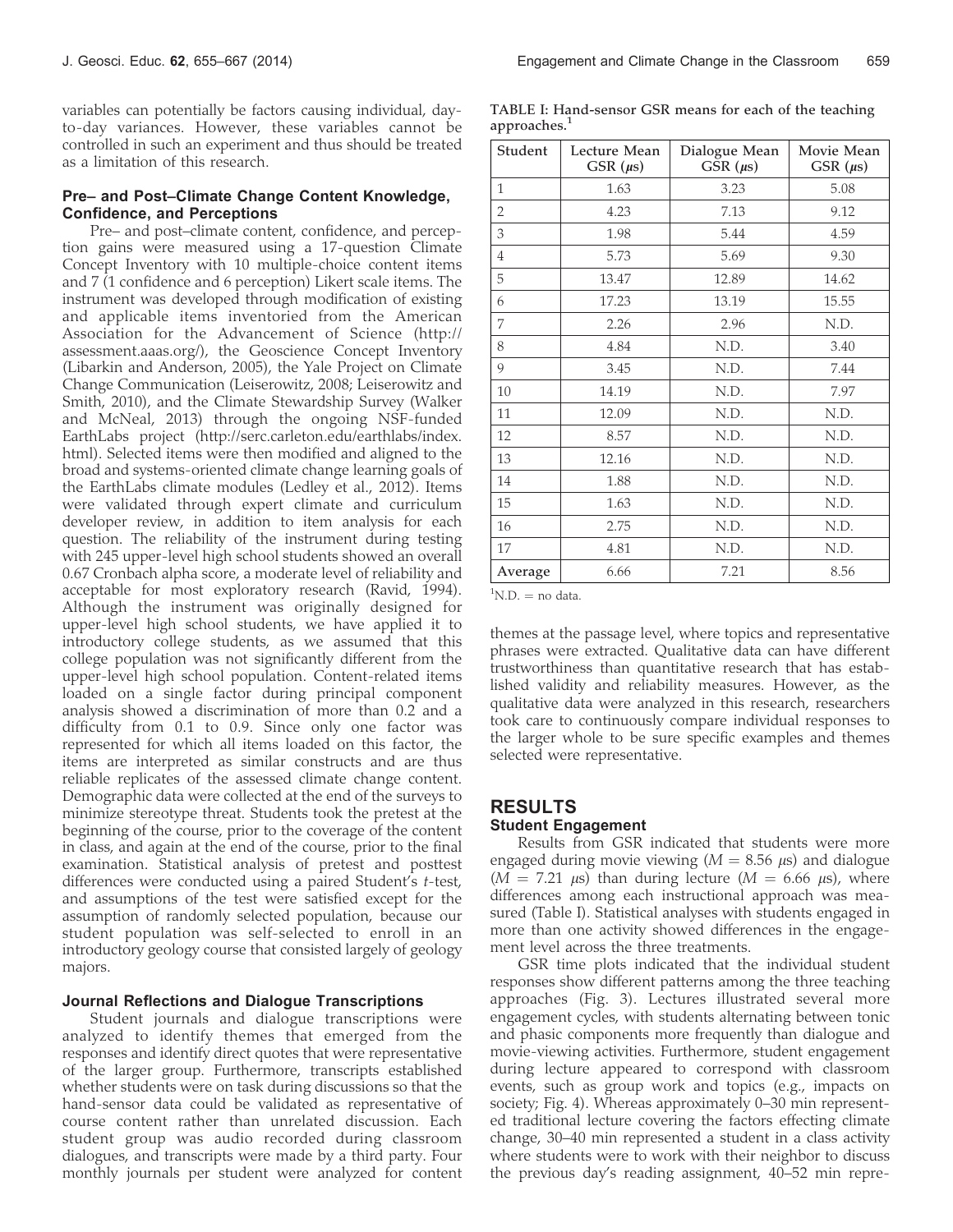

FIGURE 3: Three student example GSR responses for each of the three teaching approaches (lecture, dialogue, and movie). Some dialogue events were shorter (40–70 min) than other classroom activities due to the nature of the activities during different class periods.

sented traditional lecture about the evidence of climate change, and 52–75 min represented lecture that covered the impacts of climate change, including local and regional impacts. Alternatively, during dialogues, student responses appeared to be more constant, with less tonic phases (Fig. 5), where continuous conversation occurred throughout the duration of a class of 0–40 min. During movie viewing, student engagement corresponded to content, similar to lectures; however, the slow upward ramp pointed to a building effect, with a gentle slope, peaking toward the end



FIGURE 4: Student 2 GSR response for the classroom lecture activity.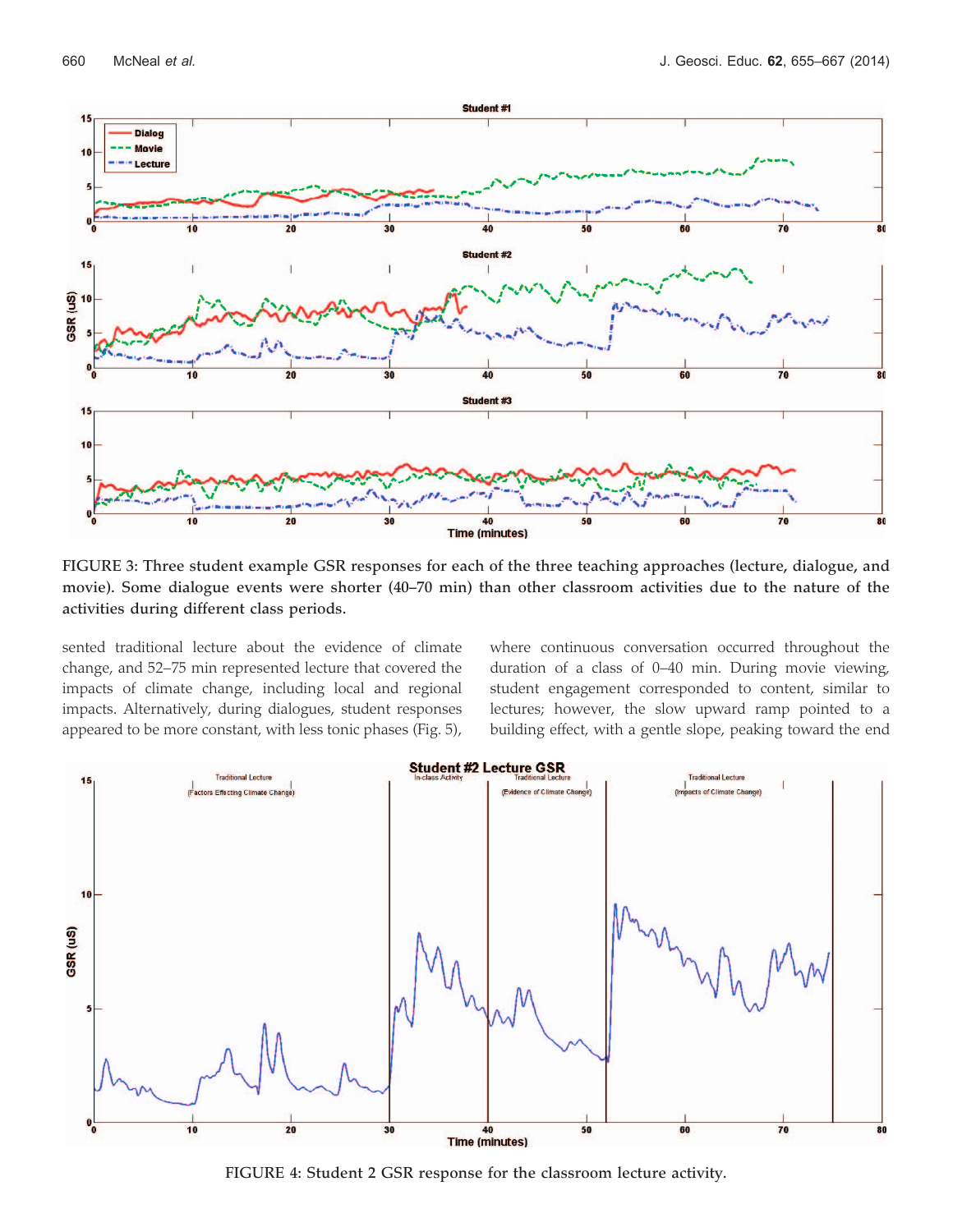

FIGURE 5: Student 2 GSR response for the classroom dialogue activity.

of the movie, which climaxed at the coverage of solutions (Fig. 6). Portions of the movie's content aligned with increases in student engagement, where peaks in phasic responses were evident, such as from approximately 11–13 min (humans and energy), 18–22 min (fossil fuels), 25–28 min  $(CO<sub>2</sub>$  and the atmosphere), 35–42 min (China), 42–58 min (renewables and Texas), and 62–70 min (solutions), and valleys were indicated between these time periods. The first



FIGURE 6: Student 2 GSR response for the classroom movie activity.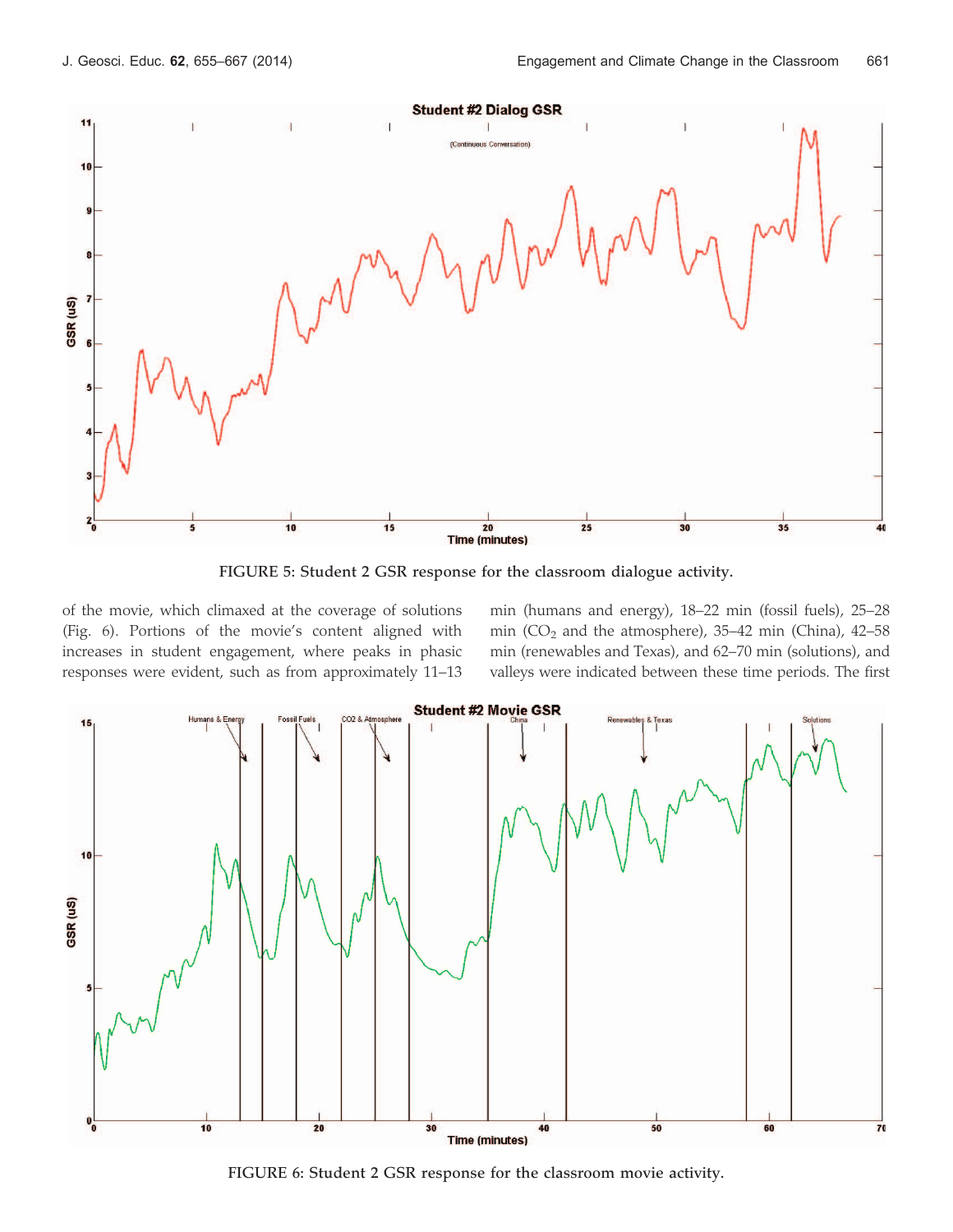| No.            | Question                                                                                                                         | Mean Pre $(\% )$ | Std Dev. | Mean Post $(\% )$ | Std Dev. | Gain $(\% )$ | <b>Effect Size</b> |
|----------------|----------------------------------------------------------------------------------------------------------------------------------|------------------|----------|-------------------|----------|--------------|--------------------|
| Q1             | Where are glaciers found today?                                                                                                  | 52.50            | 26.20    | 68.75             | 21.87    | 16.25        | 0.32               |
| Q2             | What is a positive feedback loop in a<br>system?                                                                                 | 76.47            | 44.72    | 93.75             | 25.00    | 17.28        | 0.23               |
| Q <sub>3</sub> | Which of the following will occur if the<br>amount of sea ice decreases?                                                         | 70.59            | 47.87    | 87.5              | 34.16    | 16.91        | 0.20               |
| Q4             | Which of the following factors can change<br>the Earth's cryosphere?                                                             | 62.50            | 38.7     | 79.7              | 33.19    | 17.20        | 0.23               |
| Q5             | Which of the following contributes to the<br>transfer of thermal energy from place to<br>place around the Earth?                 | 88.24            | 34.16    | 93.75             | 25.00    | 5.51         | 0.09               |
| Q <sub>6</sub> | How does the temperature of air on Earth<br>increase?                                                                            | 58.82            | 51.23    | 75.00             | 44.72    | 16.18        | 0.17               |
| Q7             | Which of the following could be a possible<br>cause of the Earth going through a warming<br>period?                              | 57.80            | 19.83    | 88.81             | 27.00    | 31.01        | 0.55               |
| Q8             | What are greenhouse gases?                                                                                                       | 23.53            | 40.31    | 25.00             | 44.72    | 1.47         | 0.02               |
| Q <sup>9</sup> | Besides water, what do plants use to make<br>the sugar that is used to build plant<br>structures?                                | 58.82            | 50.00    | 80.00             | 41.40    | 21.18        | 0.22               |
| Q10            | How has the amount of carbon dioxide in<br>the atmosphere changed since the start of<br>the Industrial Revolution 150 years ago? | 88.24            | 34.16    | 100.00            | 0.00     | 11.76        | 0.23               |

| TABLE II: Student pre-climate change (pre) and post-climate change (post) content scores (%), standard deviation (std dev.), gains |  |  |
|------------------------------------------------------------------------------------------------------------------------------------|--|--|
| $\left(\% \right)$ , and effect size on multiple-choice items.                                                                     |  |  |

approximately 11 min of the class period, students were engaged not in the movie but rather in other, more general classroom activities, such as class attendance record keeping, announcements and reminders about the course, and movie overview.

#### Student Climate Content Knowledge, Confidence, and **Perceptions**

Results indicated that students' overall climate content knowledge gains increased 16% on average for the 10 content items (Table II). ''Where are glaciers found today?'' had a 16% gain, and ''Which of the following could be a possible cause of the Earth going through a warming period?'' had a 31% gain. These items had an effect size of 0.32 and 0.55, respectively. All other content items showed gains ranging from 1.47%–21.8% and effect sizes from 0.02 to 0.23 (Table II). A Student's t-test for the overall content portion of the assessment, as well as the overall perceptions or confidence portion, showed that the pretest and posttest scores for the class ( $N = 24$ ) were statistically significant ( $p <$ 0.05).

Results indicated that students' overall confidence and perceptions of climate change were increased by 10% on average for the seven Likert scale (1–4) questions. Four of the seven items showed effect sizes of 0.26–0.59, with gains of 0.28–0.81 (Table III). The four items included ''How confident are you in your responses to the previous question set?'' ''Which comes closer to your view?'' (which asked student about whether scientists agreed or disagreed with the state of Earth's climate changes), ''Personally, how well informed do you feel you are about how the Earth's 'climate system' works?'' and ''How much have you thought about

the Earth's climate system?'' All other items showed effect sizes of 0.12–0.22, with gains of 0.25–0.30. Furthermore, when students were asked whether they were aware of any evidence of climate change and to state the evidence, in an open-ended response question, 56% of the students were able to state at least one example in the pretest; however, 81% stated an example posttest, indicating increased awareness of the evidence of climate change.

#### Student Dialogues and Journal Reflections

Dialogue sessions and individual journals provided the opportunity to examine more deeply the attitudes and perceptions students held, as well as the self-reflected knowledge gains students made about climate change.

During classroom dialogues, especially early in the course, it was clear groups did not have consensus about the causes of climate change. Some groups were more willing to consider anthropogenic contributions (example 1) than were others (example 2). Some groups discussed how those around them viewed climate change and how being located in the South seemed to influence people's opinions (example 3). All groups accepted that the Earth's climate was changing and could provide evidence of the changes (example 4). Some groups offered solutions that were tied to needed changes of individuals and society (example 5), whereas other groups did not see how any human action would alter the state of the climate (example 6). The groups that described anthropogenic causes also illustrated solutions that required individual and societal action (e.g., examples 1 and 5); however, groups that did not correlate climate change to anthropogenic causes did not consider any potential solutions to the problem (examples 2 and 6), at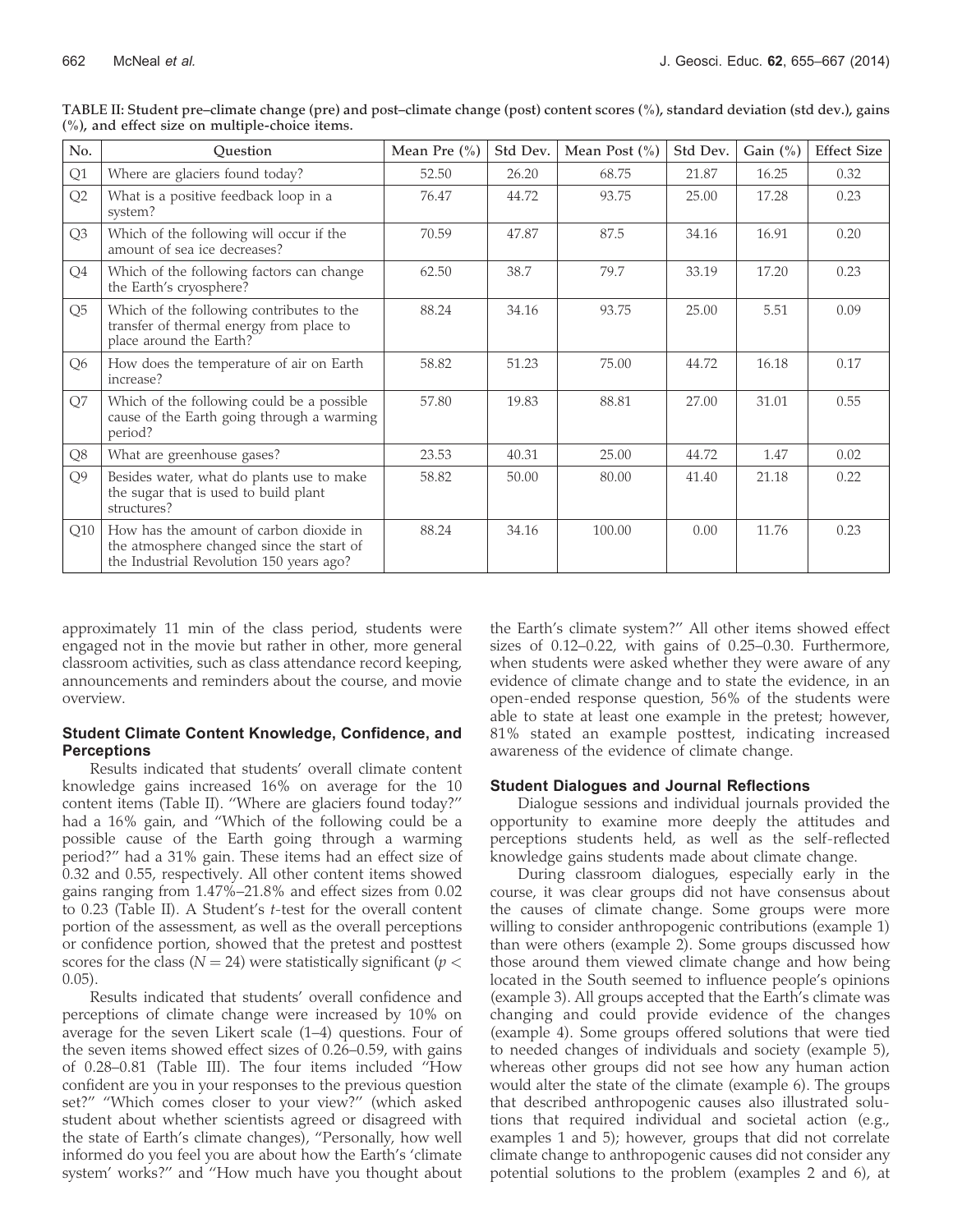| No.            | <b>Ouestion</b>                                                                                                            | Mean Pre | Std Dev. | Mean Post | Std Dev. | Gain | <b>Effect Size</b> |
|----------------|----------------------------------------------------------------------------------------------------------------------------|----------|----------|-----------|----------|------|--------------------|
| Q1             | How confident are you in your responses to the<br>previous question set?                                                   | 2.88     | 0.5      | 3.25      | 0.58     | 0.37 | 0.32               |
| Q2             | Which of the following statements about global<br>warming over the past 50 years most closely<br>reflects your view point? | 2.77     | 0.86     | 3.06      | 0.25     | 0.30 | 0.22               |
| Q <sub>3</sub> | Which comes closer to your view? [Scientist<br>Climate Change Agreement]                                                   | 3.53     | 0.63     | 3.81      | 0.40     | 0.28 | 0.26               |
| Q4             | Are you aware of any evidence of global climate<br>change?                                                                 | 2.47     | 0.81     | 2.75      | 0.58     | 0.28 | 0.20               |
| Q5             | Personally, how well informed do you feel you<br>are about how the Earth's "climate system"<br>works?                      | 2.71     | 0.48     | 3.31      | 0.48     | 0.61 | 0.53               |
| Q6             | How concerned are you about the possibility of<br>global climate changes?                                                  | 2.38     | 0.89     | 2.6       | 0.96     | 0.25 | 0.12               |
| Q7             | How much have you thought about the Earth's<br>climate system?                                                             | 2.88     | 0.62     | 3.69      | 0.48     | 0.81 | 0.59               |

TABLE III: Student pre–climate perceptions (pre) and post–climate perceptions (post) scores on Likert scale items  $(1 = \text{strongly})$ disagree,  $4 =$  strongly agree), standard deviation (std dev.), gain, and effect size.

least at the early stages of the course. Example 4 is an excerpt from Student 2's (Figs. 4–6) group discussion and illustrates the content of the conversation with which the student was engaged. The level of attention in the examples provided were typical of the student conversations and showed that the hand-sensor data collected during dialogue sessions captured on-task conversations.

# Example 1

Group Leader: ''Do you think climate change is happening? Why/why not?''

Student 2: ''The Earth itself goes through a cycle. That's part of the climate change.''

Student 1: "Right. There's periods of transgression and regression.''

Student 3: "I think that what's going on right now is natural. But I do think that there's potential for what humans are doing too.''

Group Leader: ''Agree something's happening. We don't know if that's natural, manmade, or just ...''

Student 3: ''Maybe, it's both.''

Group Leader: ''It could be both.''

Student 1: "My personal opinion is that it's an elitist scam to tax us more.''

Student 3: ''If you look through the Earth's crust, it went through the same thing we're going through. Even though there are some manmade emissions in the air, it's still going through the same thing, the same cycles. That's just what I think about that. It's just going to go through that cycle.''

Student 1: ''I don't think that we're the sole cause, but we could possibly be adding to it.''

Student 4: ''I think we're definitely adding to it.''

### Example 2

Group Leader: ''Do you think climate change is happening? Why/why not''

Student 3: ''After all the classes I had here, I know that humans in some senses have changed the climate, but for the most part, it's really just been naturally increasing the heat. In some of my classes they showed us how in the past there's always been a rise and fall in the major temperatures and stuff, and it's just been like a natural process, cycle. We might have played a small part in it, but it's nothing that's going to make the biggest difference. Honestly, I think it's just going to be all natural.''

Student 1: ''My thing is how Venus has real big greenhouse gases? Nobody lives on Venus. That's naturally occurring. If that's naturally occurring over there, how are we making it worse ... ? We could be making it worse, but it's mostly like he says, mostly natural.''

Group Leader: ''I took an Earth Science class and a meteorology class last semester, and the Earth's climate is changing every second of the day. It has been for thousands of years. That's pretty good evidence that it changes.''

Student 1: ''When you look at history and you're like, 'Oh, there have been multiple ice ages,' obviously climate change is real.''

Group Leader: ''Even the data out there does not make any clear, concise ... even Al Gore flies around in his nice jets. He's going and preaching about global warming, but is causing it all at the same time.''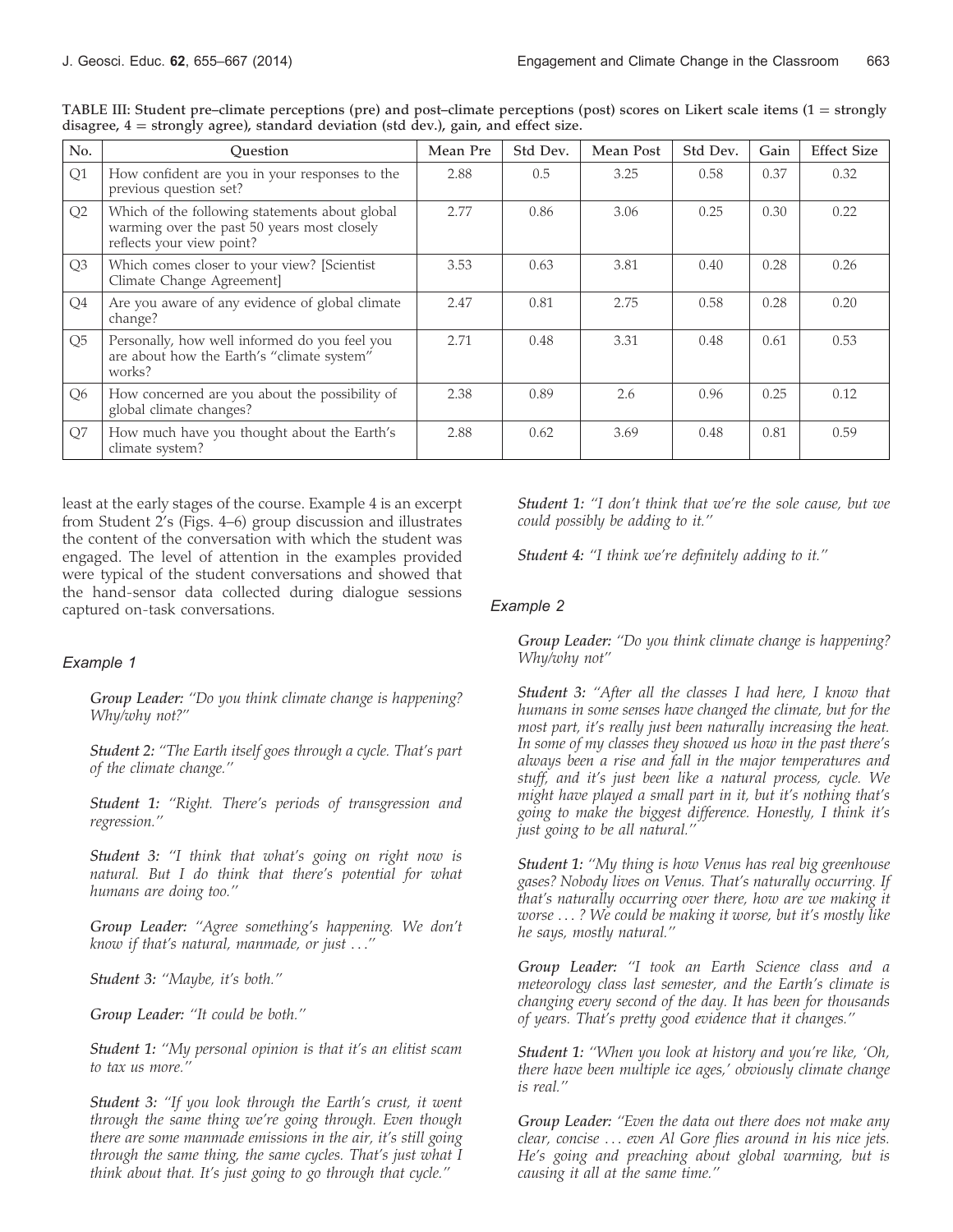Student 2: ''I think they blow it out of proportion a little bit, because blaming the people when, in reality, it is a natural process.''

#### Example 3

Group Leader: ''Do you think climate change is happening? Why/why not?''

Lead Student: ''Well, everybody thinks it's happening. It's just ... most people think it's happening.''

Student 1: "Well, most people who are involved in it acknowledge that it's happening, but there are still some people that are actually involved and outspoken that completely deny it at all, and then some people just think the entire idea of global warming is preposterous. They just don't believe there's anything happening at all.''

Student 2: ''My grandparents think that climate change is made up and global warming doesn't exist. They think it's like a fairy tale thing.''

Student 1: ''Especially around here in the South. Apparently [state where student is from] used to have a lot worse winters and you'd think older people would remember that ... . I guess it just really takes one bad winter to traumatize them.''

Group Leader: ''Yeah, when temperatures get down into the twenties, you're like, [jokingly] Global warming? What? [laughs]''

#### Example 4

Group Leader: ''Do you think climate change is happening? Why/why not?''

Student 1: "Yes."

Student 2: ''Yes.''

Student 3: ''Well that's easy.''

Student 4: ''It's happening.''

Student 3: ''Yeah, it's happening.''

Student 4: ''There's loads of evidence. Like the sea level rise, the melting of the ice caps ... the carbon storage in the ice, and the severe thunderstorms.''

Student 3: ''The evidence is everywhere.''

Student 4: ''But like, there's just evidence everywhere.''

#### Example 5

Group Leader: ''What are some possible solutions to addressing climate change?''

Student 2: ''I think the issue would be whether or not to use adaptation or mitigation. I think that if everybody knew about it they would know what to think about it. They could have better opinions.''

Student 1: ''I think that's the real problem, really. People just don't have opinions about stuff, one way or the other, because they just get informed by one person, like the news or something.''

Student 2: ''You can make them learn, but you can't make them care.''

Student 1: ''That's true.''

Student 3: "We could attempt to get people to stop polluting. It would take a lot of convincing.''

Student 4: ''It could go back to the tax for some of the policies we're wanting to do. Like if they tax these people who are releasing more pollution than others, if they tax them more then it will make them want to stop.''

### Example 6

Group Leader: ''What are some possible solutions to addressing climate change?''

Student 1: ''I thought we all agreed that climate change was pretty much natural. I don't understand. I don't know any solutions to the natural world.''

Student 2: ''You can't really.''

Student 4: ''It's dependent on the extent of what you think climate change is, and the cause of it. There are people that think it is only because of humans, and that kind of thing, which I think we're all on agreement where it's probably a natural thing. Granted, we may add a little bit to it.''

The dialogues provided insights about student perspectives that would otherwise be difficult to extract. In conversation with their peers, students were able to state their own perspectives while hearing the perspectives of others, simultaneously incorporating the content (e.g., mitigation, adaptation, and causes and evidence of climate change) received from the course into their conversations throughout the semester. Furthermore, in journaling, they could reflect on their classroom experiences about topics covered in the classroom during dialogues, and the corresponding lectures and movies were often the impetus for the themes students discussed in their journals. The journal entries themes included the following: the water cycle and cryosphere, local issues such as the Deepwater Horizon oil spill and impact on the Gulf Coast, water resources management, population growth, conservation of natural resources, recycling and landfills, nuclear and green energy, drivers of global climate change, evidence of climate change, and impacts of climate change. During these monthly journal reflections and conversations with others outside of class, students commented about the amount of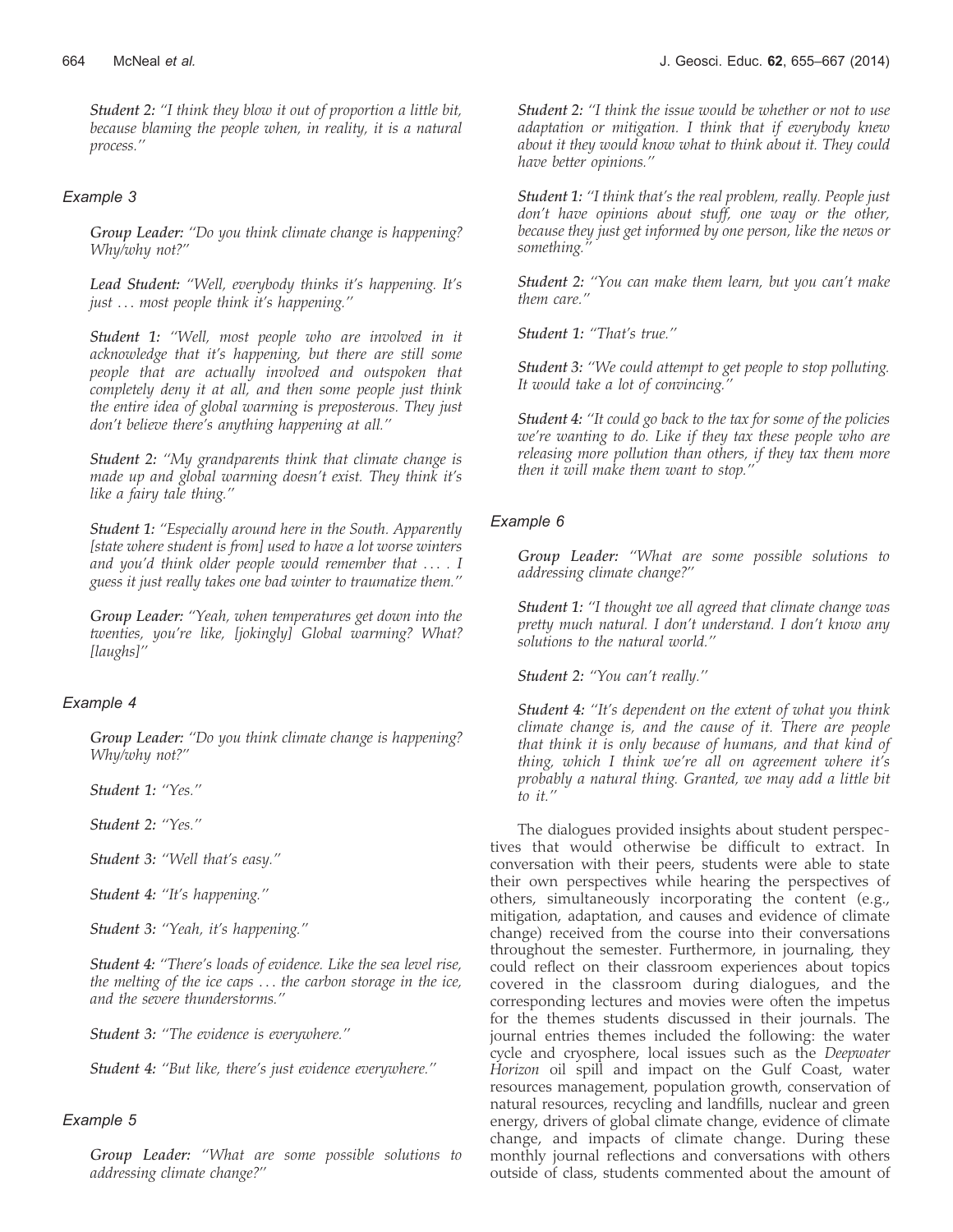knowledge they gained during the course. One student explained, ''Just in a few weeks of classes I have learned tenfold of the amount I knew before [about climate change].'' Another student stated, ''I had thought before about evidence of climate change, but I never really knew exactly how much is out there. Evidence of the heating of the Earth is all around us.'' A third student added, ''I have done some research here and there and heard conversations about climate change, and global warming, but unfortunately, if I am being honest, I could never have educated anyone well on the subject. It is a big deal, but I was very unaware of the details.'' These comments highlight that the mixed approach of lecture, dialogue, and movies have positively impacted student's self-reflections about their own knowledge about climate change.

Many students recognized that knowledge was not enough and that their newly formed knowledge needed to translate into practice: ''It is important to know how I can protect our good Earth. Now that I am moving away from the ignorance is bliss stage, I want to learn quickly and help prevent quickly,'' ''A paradigm shift needs to occur to bring about a new standard of living that has less to do with material wealth and more to do with environmental sustainability goals for ourselves and our society," and "In my opinion, small changes in our everyday lives can make a big difference in changes to our climate.'' These responses illustrated that students were applying their knowledge to everyday life and saw it as relevant and valuable for their own future actions.

Other students recognized the value in knowing about the issue for their future career: ''I believe that these problems are really important, so I find it very important to know all of the bases I need to cover in my future as a geoscientist'' and ''When I first began this major, my goal was simply to get into an oil company and make the big bucks. This goal has not changed completely but. . .I can't help but morally disagree with them.'' This last statement specifically addresses how the perceived value systems between the energy sector and environmental sustainability practices were perhaps an area of emotional conflict for this student. Other students noticed how dialogue activities gave them insights about how important it is to be an informed citizen. One stated, ''Sometimes witnessing a classmate's response to the different issues reminds me to learn about the issues before I try to make an opinion.'' Another recognized the need to communicate with others: ''With the knowledge I have gained in this class, I will be able to discuss environmental issues with my friends and family.'' These responses showed that the students were applying their knowledge to careers and communication activities that they saw as important and valuable.

The dialogue transcript and journal responses illustrated that self-reflected knowledge gains supported the quantitative pre– and post–climate content assessment and pre– and post–climate perceptions findings. Transcript results illustrated that students were on task during these activities, validating collected GSR data. Overall, the combined approach of lecture, dialogue, movie viewing, journal reflection, and conversation with others in and outside of class provided students the opportunity to learn about climate change through a variety of strategies that promoted engagement.

# DISCUSSION AND IMPLICATIONS

This study presents GSR as a method to measure undergraduate student engagement in classrooms emphasizing climate science. Results indicated that movie viewing was the most engaging pedagogical technique when learning about climate change. However, it is difficult to know exactly why movies were more engaging then lectures, given that both activities have the student in a more passive role and a receiver of information. It is possible that since movies are designed to be stories, they are more engaging than the typical lecturer. Music in the movies may also play a role on engagement, as well as the visual nature of most movies, which may promote more emotional responses than the other two approaches in this study. It is beyond the scope of this pilot project to determine why these differences occurred, but it is certainly a recommended direction for future research. Student content knowledge, confidence, and perception gains about climate point to the value of the combined pedagogical approach of utilizing movies, lectures, and classroom dialogues when teaching about climate change. Furthermore, student dialogues illustrated how students were trying to grapple with the idea of climate change, what evidence was known and accepted, and whether anthropogenic or natural causes (and solutions) were the dominant mode of operation for the student groups, where differences of opinion among groups were observed. Student reflections of their own learning showed enhanced self-perceived awareness and knowledge about climate change where students were given the opportunity to expand further on topics covered in class, align their own ideas with the content in the course, and discuss these ideas with others outside of class. The multiple pathways of acquiring knowledge (movies and lectures), sharing among peers (dialogue), and self-reflection (journaling) provided a unique learning environment to the students. Both content knowledge and perceptions showed marked improvement, and the journal reflections indicated a deep sense of commitment toward climate change issues. Behavioral change is hard to measure and beyond the scope of this study, but climate change knowledge and awareness can be argued to be prerequisites for individual behavior changes (O'Connor et al., 1999; Bord et al., 2000; Semenza et al., 2008).

One of the limitations of this study was the small sample size. Also, the study was conducted in a classroom setting (less control than a laboratory), where it was difficult to align the exact timing of events with the GSR measures. Therefore, the GSR results presented are coarse. Furthermore, since the course had a high number of students who were geoscience majors, this may prebias the population, which is already scientifically inclined. A different response might occur in a nonmajors course. In addition, student emotional state may change day to day and is difficult to control for in this study, where repeated measures of student engagement occurred over time. However, despite these limitations, this study is the first of its kind to utilize GSR in an undergraduate classroom when teaching and learning about climate change. This study shows that GSR holds great potential in measuring student engagement in the classroom. However, more work is needed to understand the nuances of the approach.

Teaching and learning about climate change should utilize a variety of approaches in order to engage students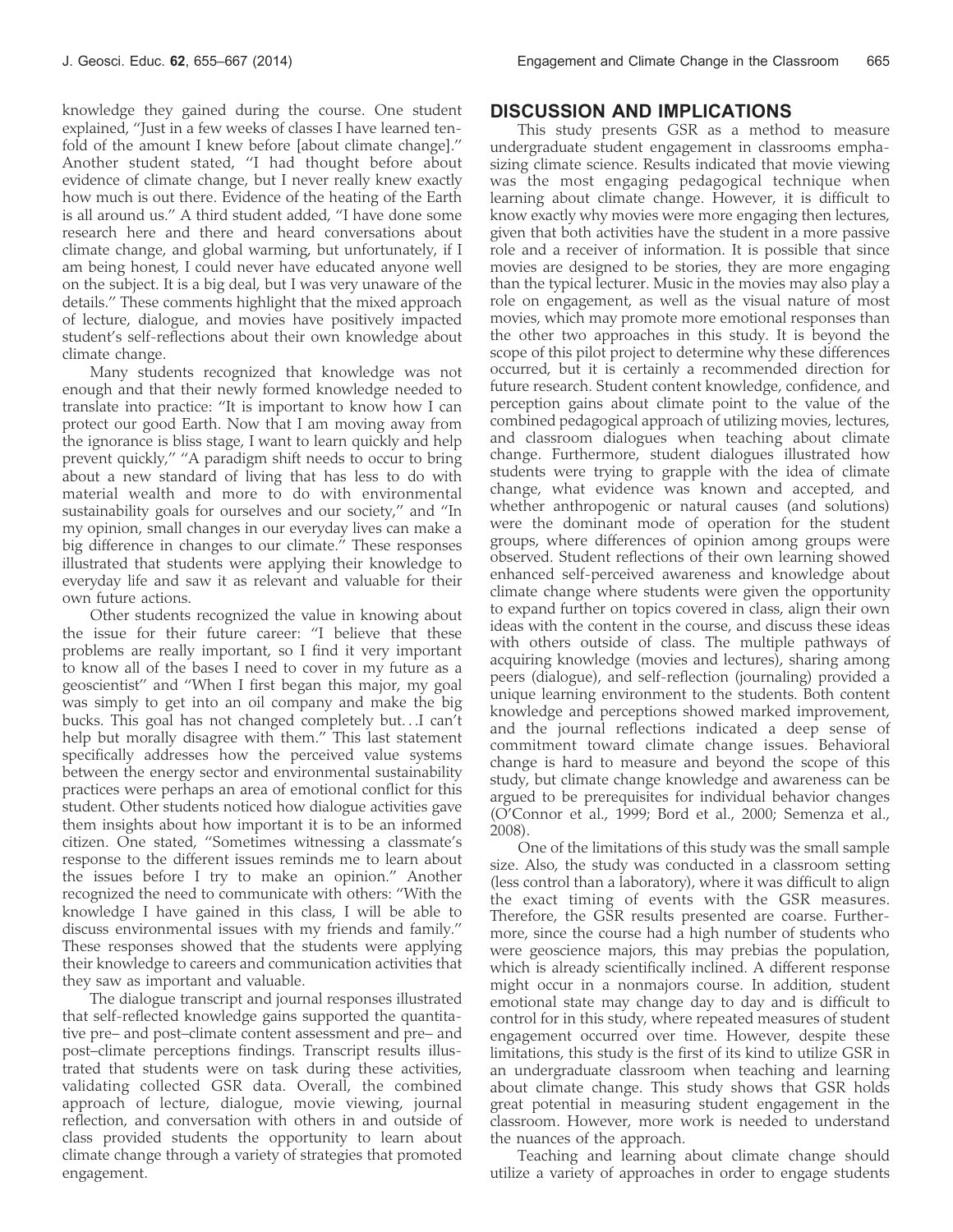about the often polarizing issue of climate change. In an era when educators are called to train future scientists to communicate effectively with the public while simultaneously depolarizing the issue, we must recognize comprehensive teaching strategies in order to make significant inroads in building a climate-literate society that is able to grapple with the complexity of the phenomenon and develop practical solutions. Science, technology, engineering, and mathematics education, in general, should use multiple approaches that focus on active (Prince, 2004) and group (Cohen, 1994) learning, and climate change education is no different. This research shows through GSR, for the first time, that there are measurable engagement differences among the differing pedagogical techniques (e.g., movies, lecture, and dialogues) applied in the undergraduate classroom. When these techniques are employed together, significant learning gains can result.

#### REFERENCES

- Andreassi, J.L. 2007. Psychophysiology: Human behavior and physiological response, 5th ed. Mahwah, NJ: Lawrence Erlbaum Associates, p. 538.
- Arroyo, I., Cooper, D.G., Burleson, W., Woolf, B.P., Muldner, K., and Christopherson, R. 2009. Emotion sensors go to school. Conference on Artificial Intelligence in Education, 200:17–24.
- Benedek, M., and Kaernbach, C. 2010. Decomposition of skin conductance data by means of nonnegative deconvolution. Psychophysiology, 47(4):647–658.
- Bord, R.J., O'Connor, R.E., and Fisher, A. 2000. In what sense does the public need to understand global climate change? Public Understanding of Science, 9(3):205–218.
- Boyes, E., and Stanisstreet, M. 1994. The ideas of secondary school children concerning ozone layer damage. Global Environmental Change, 4:311–324.
- Bransford, J.D., Brown, A., and Cocking, R.R., eds. 1999. How people learn: Brain, mind, experience, and school. Washington, DC: National Academy Press.
- Center for Research on Environmental Decisions (CRED). 2009. The psychology of climate change communication: A guide for scientists, journalists, educators, political aides, and the interested public. New York: Columbia University.
- Chi, M.T.H. 2005. Commonsense conceptions of emergent processes: Why some misconceptions are robust. Journal of the Learning Sciences, 14:161–199.
- Choi, S., Niyogi, D., Shepardson, D.P., and Charusombat, U. 2010. Do Earth and environmental science textbooks promote middle and high school students' conceptual development about climate change? Textbooks' consideration of students' misconceptions. Bulletin of the American Meteorological Society, 91:889–898.
- Cohen, E.G. 1994. Restructuring the classroom: conditions for productive small groups. Review of Educational Research, 64(1):1–35.
- Dawson, M.E., Schell, A.M., and Filion, D.L. 2007. The electrodermal system. In Cacioppo, J.T., Tassinary, L.G., and Bernston, G.G., eds., Handbook of psychophysiology. Cambridge, UK: Cambridge University Press, p. 159–181.
- Dragon, T., Arroyo, I., Woolf, B.P., Burleson, W., El Kaliouby, R., and Eydgahi, H. 2008. Viewing student affect and learning through classroom observation and physical sensors. In Woolf, B.P., et al., eds., Intelligent tutoring systems. Berlin, Germany: Springer-Verlag, p. 29–39.
- Gautier, C., and Rebich, S. 2005. The use of a mock environmental summit to support learning about global climate change. Journal of Geoscience Education, 53:5–16.
- Goetz, T., Cronjaeger, H., Frenzel, A.C., Ludtke, O., and Hall, N.C.

2010. Academic self-concept and emotion relations: Domain specificity and age effects. Contemporary Educational Psychology, 35(1):44–58.

- Haag, A., Goronzy, S., Schaich, P., and Williams, J. 2004. Emotion recognition using bio-sensors: First steps towards an automatic system. In André, E., Dybkjær, L., Minker, W., and Heisterkamp, P., eds., Affective dialogue systems. New York: Springer, p. 36–48.
- Hardy, M., Wiebe, E.N., Grafsgaard, J.F., Boyer, K.E., and Lester, J.C. 2013. Physiological responses to events during training use of skin conductance to inform future adaptive learning systems. Proceedings of the Human Factors and Ergonomics Society Annual Meeting, p. 2101–2105.
- Intergovernmental Panel on Climate Change (IPCC), ed. 2007a. Climate change 2007: Impacts, adaptation and vulnerability. Contribution of Working Group II to the Fourth Assessment Report of the Intergovernmental Panel on Climate Change. Cambridge, UK: Cambridge University Press, p. 976.
- Intergovernmental Panel on Climate Change (IPCC), ed. 2007b. Climate change 2007: Mitigation. Contribution of Working Group III to the Fourth Assessment Report of the Intergovernmental Panel on Climate Change. Cambridge, UK: Cambridge University Press.
- Intergovernmental Panel on Climate Change (IPCC), ed. 2007c. Climate change 2007: The physical science basis. Contribution of Working Group I to the Fourth Assessment Report of the Intergovernmental Panel on Climate Change. Cambridge, UK: Cambridge University Press, p. 996.
- Intergovernmental Panel on Climate Change (IPCC), ed. 2013. Climate change 2013: The physical science basis. Contribution of Working Group I to the Fifth Assessment Report of the Intergovernmental Panel on Climate Change. Cambridge, UK: Cambridge University Press, p. 1552.
- Irwin, A., and Wynne, B., ed. 1996. Misunderstanding science? The public reconstruction of science and technology. Cambridge, UK: Cambridge University Press.
- Kahan, D.M., and Braman, D. 2008. The self-defensive cognition of self-defense. American Criminal Law Review, 45:1–65.
- Kahan, D.M., Braman, D., Gastil, J., and Slovic, P. 2007. Culture and identity-protective cognition: Explaining the white-male effect in risk perception. Journal of Empirical Legal Studies, 4:465–505.
- Kahan, D.M., Peters, E., Wittlin, M., Slovic, P., Ouellette, L.L., Braman, D., and Mandel, G. 2012. The polarizing impact of science literacy and numeracy on perceived climate change risks. Nature Climate Change, 2:732–735.
- Ledley, T.S., Haddad, N., Bardar, E., Ellins, K., McNeal, K., and Libarkin, J. 2012. EarthLabs: An Earth system science laboratory module to facilitate teaching about climate change. Earth Scientist, 28:19–24.
- Leiserowitz, A. 2008. Climate change in the American mind. New Haven, CT: Yale Project on Climate Change. Available at http://www.joss.ucar.edu/cwg/jun08/presentations/leiserowitz. pdf (accessed 1 March 2012).
- Leiserowitz, A., Maibach, E., Roser-Renouf, C., and Hmielowski, J. 2012. Global warming's six Americas, March 2012 and Nov. 2011. New Haven, CT: Yale University and George Mason University, Yale Project on Climate Change Communication.
- Leiserowitz, A., and Smith, N. 2010. Knowledge of climate change across global warming's six Americas. New Haven, CT: Yale University Project on Climate Change Communication.
- Libarkin, J.C., and Anderson, S.W. 2005. Assessment of learning in entry-level geoscience courses: Results from the Geoscience Concept Inventory. Journal of Geoscience Education, 53:394–401.
- Linnenbrink, E.A., and Pintrich, P.R. 2004. Motivation, emotion and cognition. In Dai, D.Y., and Sternberg, R.J., eds., Role of affect in cognitive processing in academic contexts. Mahwah, NJ: Lawrence Erlbaum Associates, p. 57–87.
- Lombardi, D., and Sinatra, G.M. 2013. Emotions about teaching